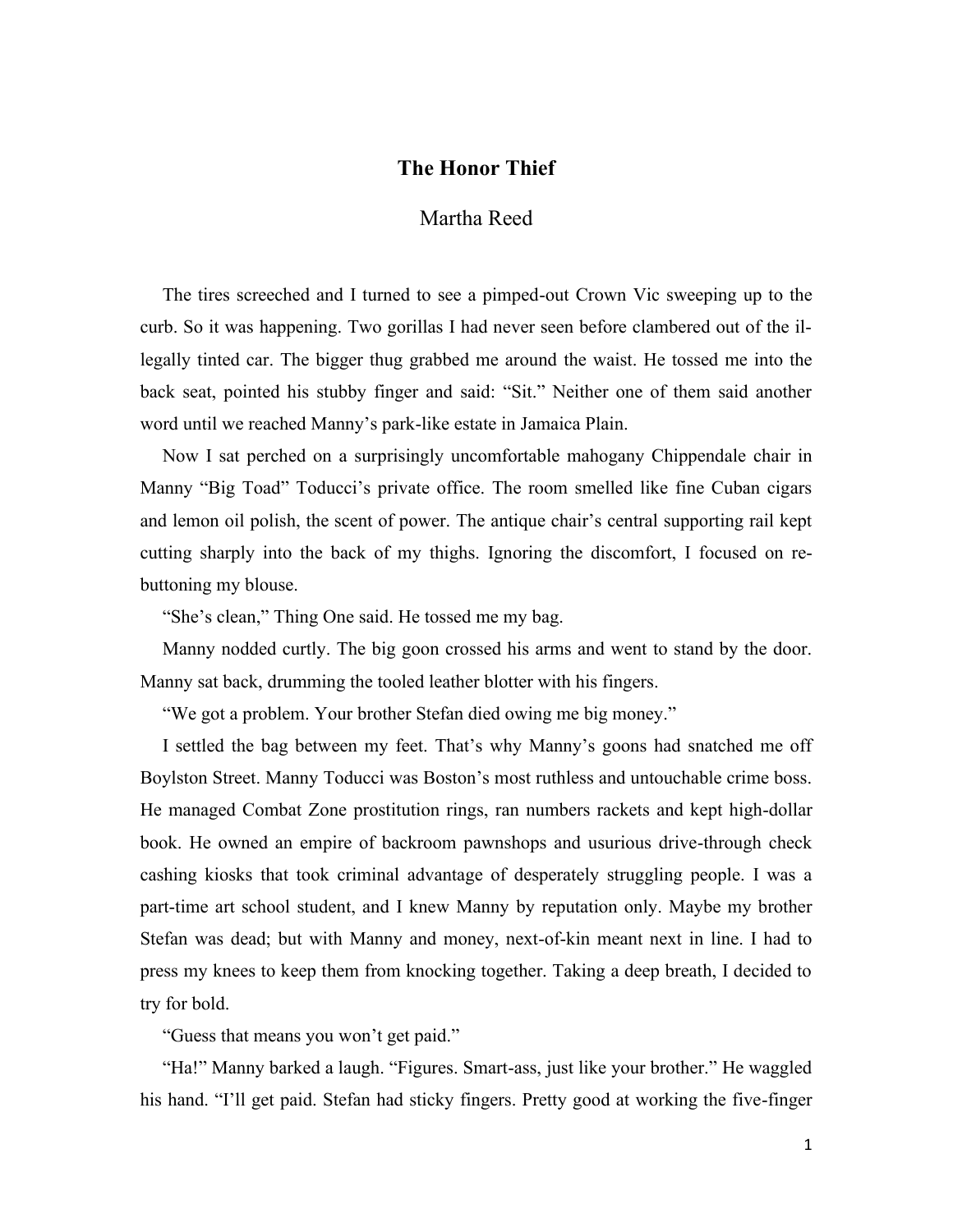discount, but craps was not his game." He moistened his lips. "Your brother died owing me ninety-seven thousand dollars, plus change. Congratulations, girlie. You just inherited his debt."

*Oh, Stefan.* Black dots pulsed before my eyes when I heard the actual number. I laid both hands on Manny's desk. "Listen. We'll never be able to pay you back that kind of money. Never. I'm supporting my mother and my two sisters. We live in a crappy basement apartment near Fenway Park, ankle deep in backsplash half the time. I'm working three jobs now as it is."

Manny stared unblinking as he toyed with a Napoleonic bronze eagle paperweight. "Not my problem."

I considered bolting for the door. Thing One guessed my intent. Opening his jacket, he flashed his holstered 9mm Glock. Even if I sprinted past him, I'd never make it through Manny's Black Ops home security system. He had his McMansion, his two-acre landscaped lawn and his gated driveway wired up like a maximum-security Federal prison, which in my humble opinion was exactly where the Big Toad really belonged.

Manny picked up a tablet, swiping his fingers over the screen. "Zita Zeechee? What the hell kinda name is that?"

And this was coming from a man named Toad.

"Central European, probably Czech." I shrugged. "The borders got confused a couple of times between the wars."

"Z-t-s-c-h-e-s-c-h-e?" He glanced up. "Is that really how you spell it? Fuck. Bet Immigration had some fun with that. Did they say *gesundheit*?"

"Funny guy." I folded my hands in my lap. "We didn't care how they spelled it as long as they let us in."

"Funny girl." He sat back. "You should try stand-up comedy. Earn me back my money that way."

"Is that an option?"

"No."

He kept scrolling through that damn tablet. I didn't know what Manny was reading there, but Stefan had warned me that if I was ever in this situation to ignore him, that it was a bluff, that Manny did it on purpose to rattle people. I ran my eyes over his opulent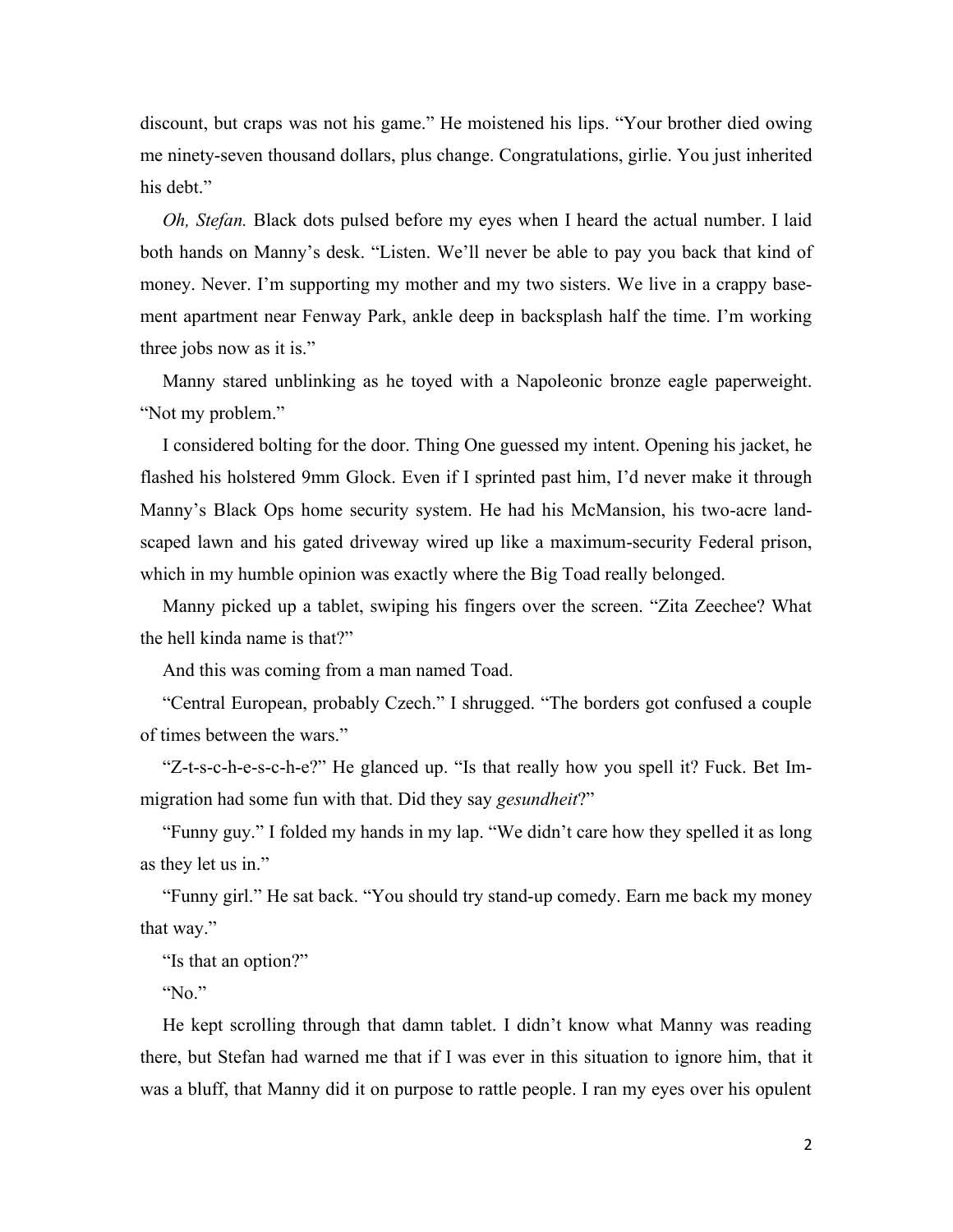office instead.

No wonder the Toad's security system was so impossibly tight. His rumored art collection was mythic, but members of the general public were never allowed in to see it. I was only in Manny's inner sanctum because of my brother's outstanding debt. Stefan had mentioned seeing some important looking paintings on the walls, but I hadn't believed him. Now I noted a Vermeer, one of only thirty-four Vermeers in existence, next to Rembrandt's only known seascape hanging in a gilded frame behind Manny's desk. Mellow afternoon sunlight filtered through a jeweled Louis Comfort Tiffany stained-glass panel featuring boughs of lavender wisteria draped over opalescent water lilies floating in an emerald pool. A golden imperial Faberge egg glittered on a marble pedestal under a single canister light. Botticelli's *David*, cast in solid sterling silver, shone from a scallopshaped alcove.

"Did you kill my brother?" I asked. I already knew the answer was no, because I'd found Stefan's note. Stefan wrote that he owed Manny a lot of money, that he felt like a failure, that suicide was the only way out. I was still furious with Stefan for even thinking that way after all we'd been through. Stefan was wrong. Suicide is never an option. Case in point. It only makes things worse.

"Me?" Manny looked up. "Nah. Stefan wasn't no good to me dead. Your brother wasn't pushed; he jumped. Even the cops are saying it. He took the coward's way out." His chair cracked as he rested his weight on his elbows. "What we really need to discuss is how you're going to pay me back. Luckily, your family's good-looking enough to work the street." He pursed his lips. "That's a bonus I didn't expect."

"I'm not dancing in one of your clubs if that's what you're thinking." I choked on the words. "Shoot me now. I refuse. I won't do it."

He seemed to consider my suggestion.

"Wouldn't work. You're tall enough, but too flat-chested. We'd have to invest in a bigger cup size. Besides, I wasn't talking about you." Manny sat back. His shirt gaped open to reveal wiry hair growing in a straight line up his pale potbelly. "I was thinking more about your two sisters. We've never had twin strippers in the club before. That's something fresh, something different." Opening the humidor, he selected a cigar. "My clients will like it."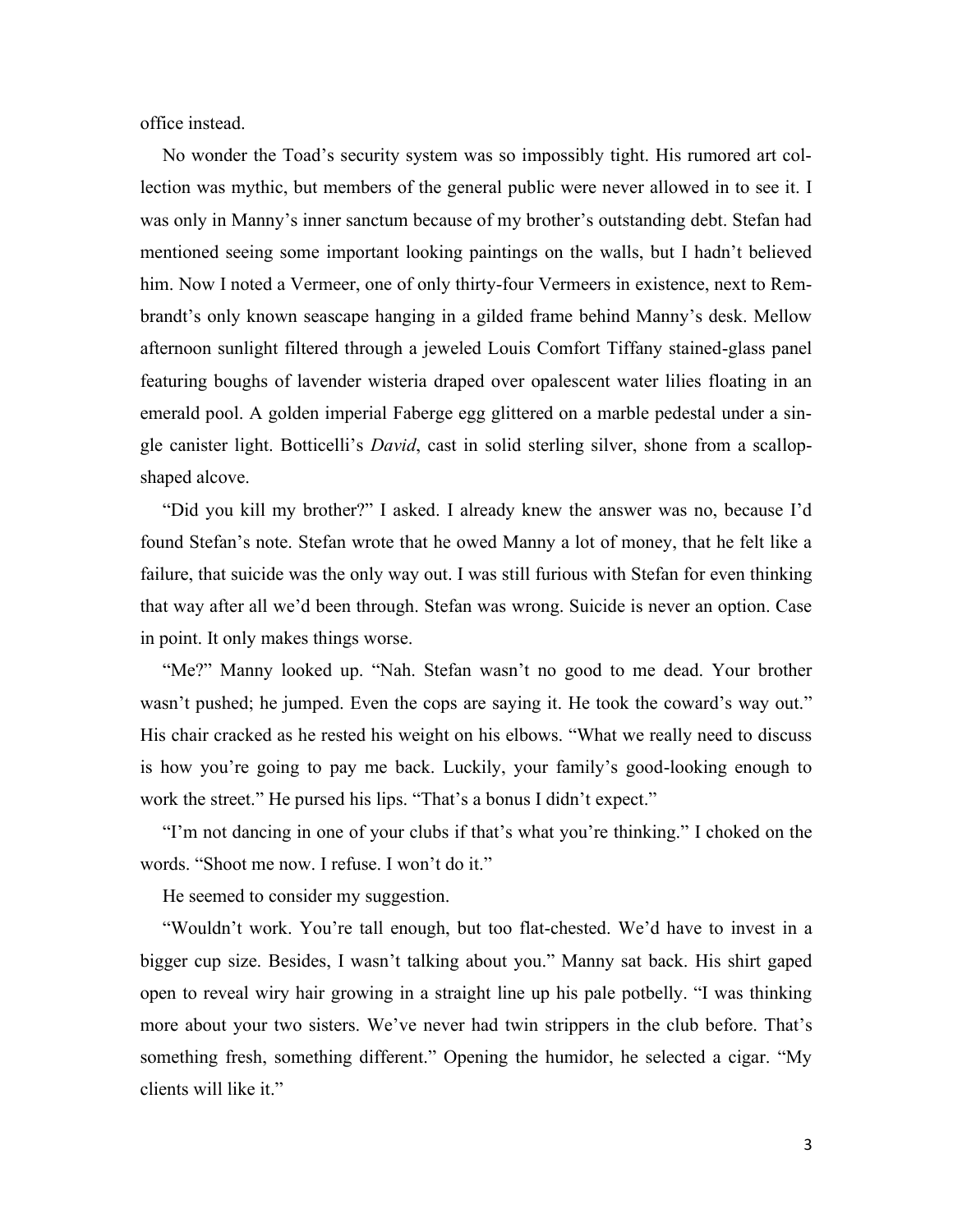I slapped Manny's desk so hard it stung my hand. Thing One flinched.

"Stasia and Iris," I hissed, "are only fourteen years old."

"That's okay." Manny shrugged. "It's a private club." He snipped the end off the cigar. "The more I think about the idea the more I like it."

"You can't do that." I scrambled to find another option. "Give me time to come up with another way, with something else."

"Sure." He chuckled. "Like you've suddenly got a hundred grand you're sitting on, tucked away, hidden. Must be driving a lot of Uber in that piece of shit Hyundai you own."

Fingers of raw fear clutched my belly, like the sick feeling you get when you wake up in February with a cold nose and you know that the furnace has crapped out again and you'll need to find the money to make the repair. Now I really felt frightened, because Manny seemed to know way more about me than I'd figured.

"Stefan mentioned you were working on a degree." Flicking a gold lighter, Manny lit the cigar. "Art history, right?"

"That's right." I inhaled a slow deep breath as butterflies battered my stomach. Sometimes my darling brother talked too much.

"Why waste your time?" Manny stretched out his arms. "What'll it get you? Look at me. Got some of the best art in the world right here. Didn't need to study art to appreciate it or to own it, neither." He jabbed the cigar for emphasis. "Earn the money and buy the art you like. That's the smart way to go about it."

Leaning forward, I rested my elbows on my knees. "You're saying that you bought all of the artwork in here?"

"No, I'm saying that I own all of it." His cheeks hollowed as he puffed. "Not exactly the same thing, but close enough."

"Funny thing, because unless my art history prof is wrong, that Tiffany window was stolen from the Griffin family crypt in Cleveland's Lake View Cemetery in 1983." Turning sideways, I pointed. "*The Concert* by Vermeer and Rembrandt's *The Storm on the Sea of Galilee* were snatched during the Isabella Gardner Museum heist in 1990. That Botticelli statue is Nazi loot stolen from the Basilica of San Frediano in Lucca, Italy, in 1944." Straightening to face him, I felt no need to mention the Cherub with Chariot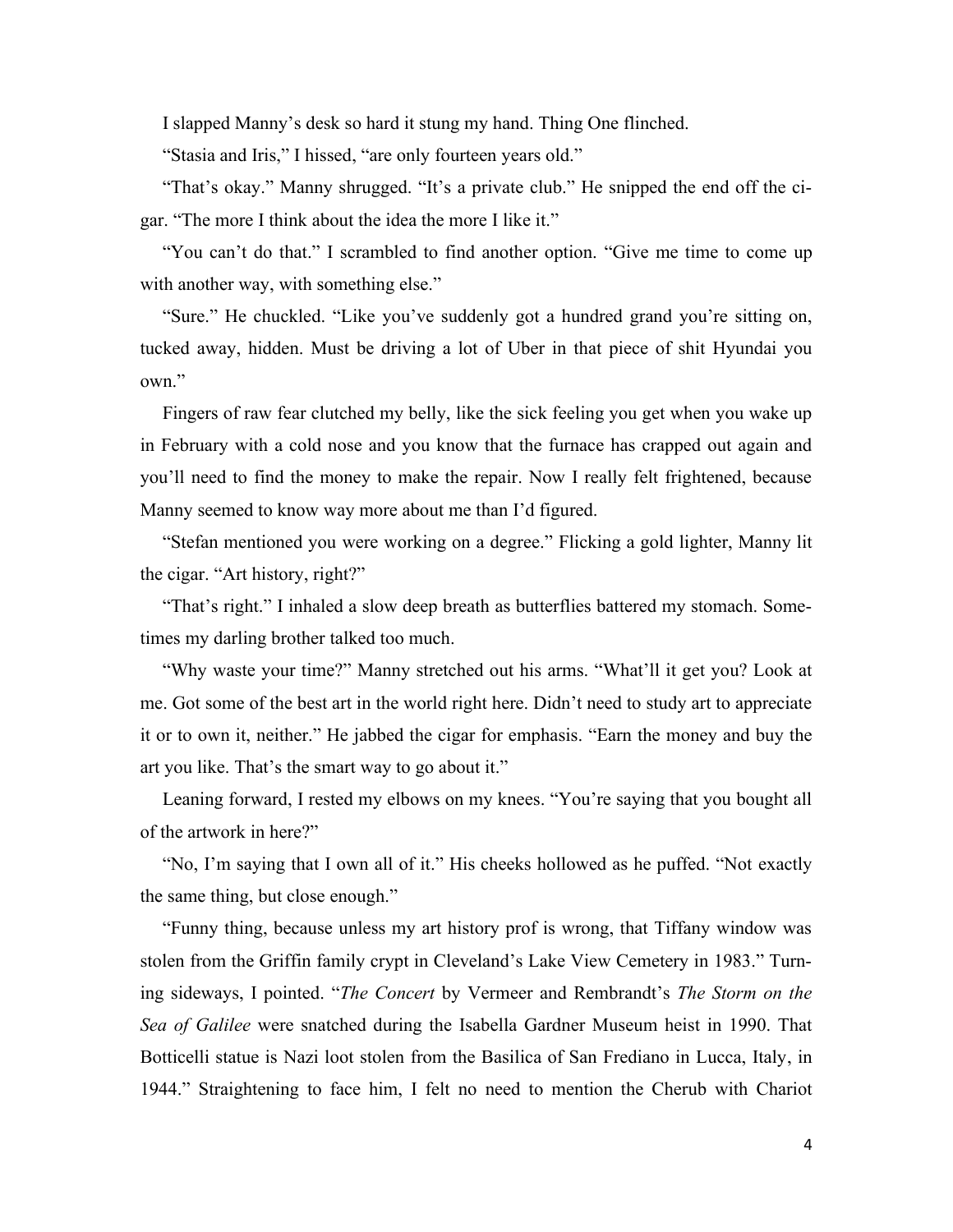Faberge egg swiped from the George M. Hensley Museum during Hurricane Katrina in 2005. That egg alone was worth fifteen million dollars. "Not to be too critical, Big Toad, but I'd say that technically none of this artwork really belongs to you."

"Smart girl." Manny tipped the silken gray ash off his cigar. "You've been paying attention in class. You get a gold star. I may need to find another use for you."

There was a sudden hubbub from the hallway and a drumming on the door. Thing One reached for his Glock.

"Don't be stupid." Lowering the cigar, Manny swiveled his chair to face the door before carefully placing both hands in plain sight. "Until we see who it is."

The heavy oak door swung open, followed rapidly by Thing Two, who was tripping over his heels as he backed into the room.

"Couldn't stop 'em, boss. They got a warrant."

FBI Special Agent Cesar Mayas and three beefy associates I didn't know filled the doorway. I felt the tension ease from between my shoulder blades and it surprised me, because I'd never been happy to see that solid hunk of G-man before. Cesar's brown eyes glittered with triumph and righteous amusement. He extended the folded bench warrant in his outstretched left hand.

"Manny Toducci, wish I could say it's good to see you again. Brought you a little something extra this time. Been a long time coming."

Snatching my bag, I scrambled behind the carved marble pedestal, moving out of the direct line of fire because I didn't know exactly how stupid Manny really was. The two men kept their eyes locked on each other as Cesar cocked his thumb at the paintings lining the walls.

"Emmanuel Lorenzo Toducci, you're under arrest. I'm charging you with receiving stolen property under federal statute 18 USCA, Section 662."

I jumped as Manny pointed at me.

"You little snitch!" He spat. "I'll make sure they skin you alive before you die!"

Cesar calmly snicked his tongue against his teeth. "And thank you for that. USCA Section 1512, witness intimidation. Keep it coming, Manny. I'd love to add more to this list." He slid the warrant across Manny's blotter with his fingertips. "And just so you know, anything happens to this woman or her family, whether you're involved in it or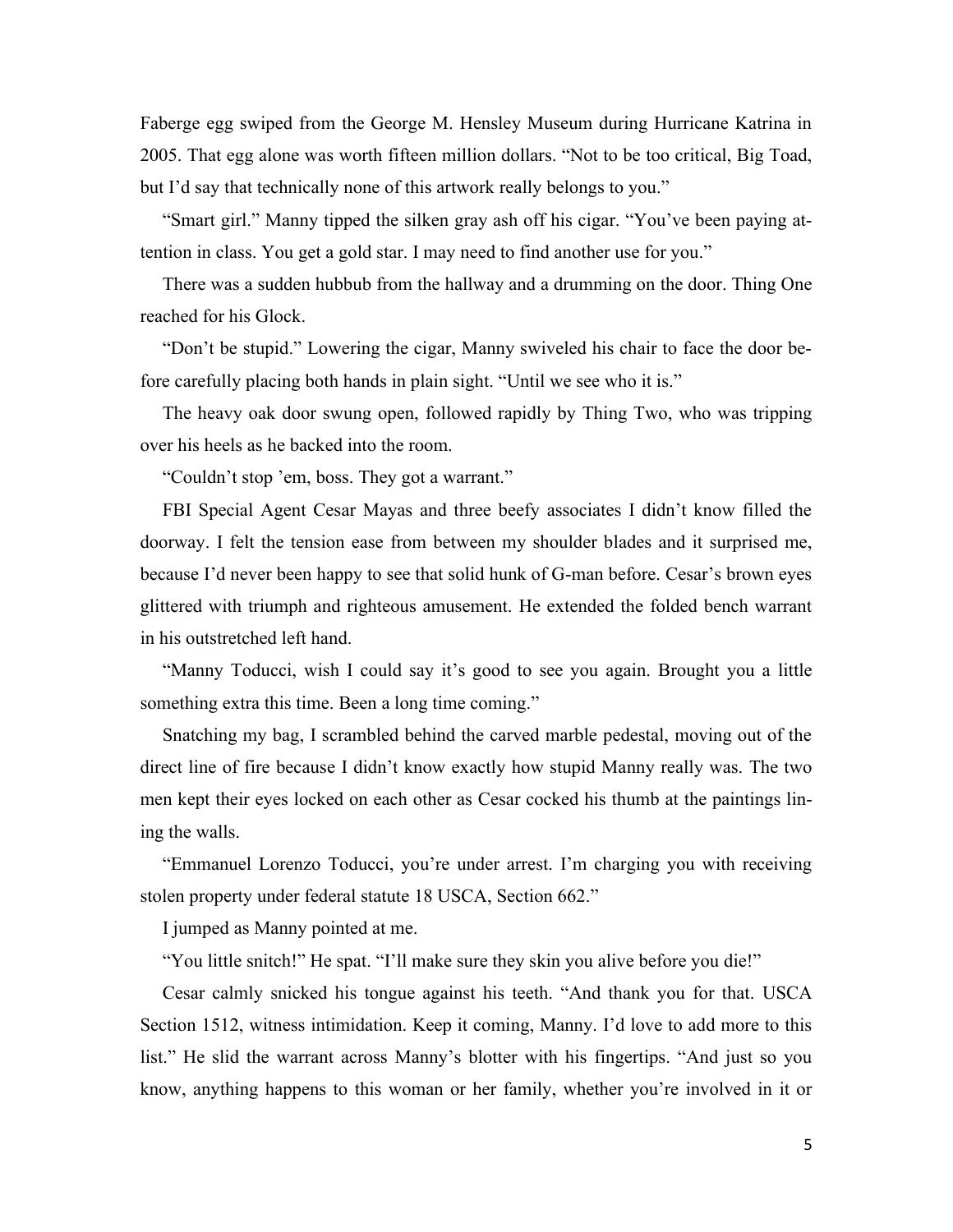not, we'll be coming for you. And that means you'll get life without parole. You're already looking at five-to-ten in the Sumterville pen. Hope you like Florida weather. It can get humid."

Taking one hesitant step toward the door, I swung my bag to my shoulder, my mouth suddenly bone dry. "I loved my brother." My voice quavered and cracked. "You pushed him to suicide." I clenched both fists. "You threatened my family. You needed to be stopped."

"Easy, Zita," Cesar said. "Take a breath." Draping his heavy arm across my shoulders, he guided me outside as his fibbie associates cuffed the three goons. "Let's get some air."

I had forgotten that it was a normal spring day, well, as normal as a day can be with four black Suburbans and three Boston blue squad cars parked at the front door.

"You did good with this one, kid," Cesar said. "The Bureau appreciates your assistance, and your expertise. Like we told you, we knew they'd come for you eventually, and they did. And that in there took real guts." His brown eyes warmed. "I knew you could do it. We've been trying to get inside Big Toad's office to ID his artwork for years."

Slipping my fingers into the frayed lining of my bag, I placed the bug in the center of my palm. "That big goon didn't look hard enough. Got distracted studying my bra. Did you want this back?"

"I do, actually. Inventory will ask for it. Thanks." Wrapping the wire in his royal blue silk pocket square, he tucked it away. "Manny's going down hard for this one, Zita. We had to be careful, walk the line on probable cause. Couldn't give him any chance to wiggle out of it in court. He hires top-notch lawyers." Cesar looked up, and his face split into a wide smile. "Never thought we'd crack it. And there's a silver lining. You're going to be rich. The Gardner Museum is still offering a reward for the return of those paintings."

Hope flared in my heart like the sound of a distant and welcome train whistle. "Don't tease, Agent Mayas. It hurts too much. I heard the museum cancelled that reward."

"You heard wrong." He tugged his ear. "They extended it. And they raised it to ten million dollars, if the paintings are returned in good condition. I'm no expert, but they looked to be in pretty good condition to me."

Cesar grabbed my arm to steady me as I missed a step. Swinging my bag over my oth-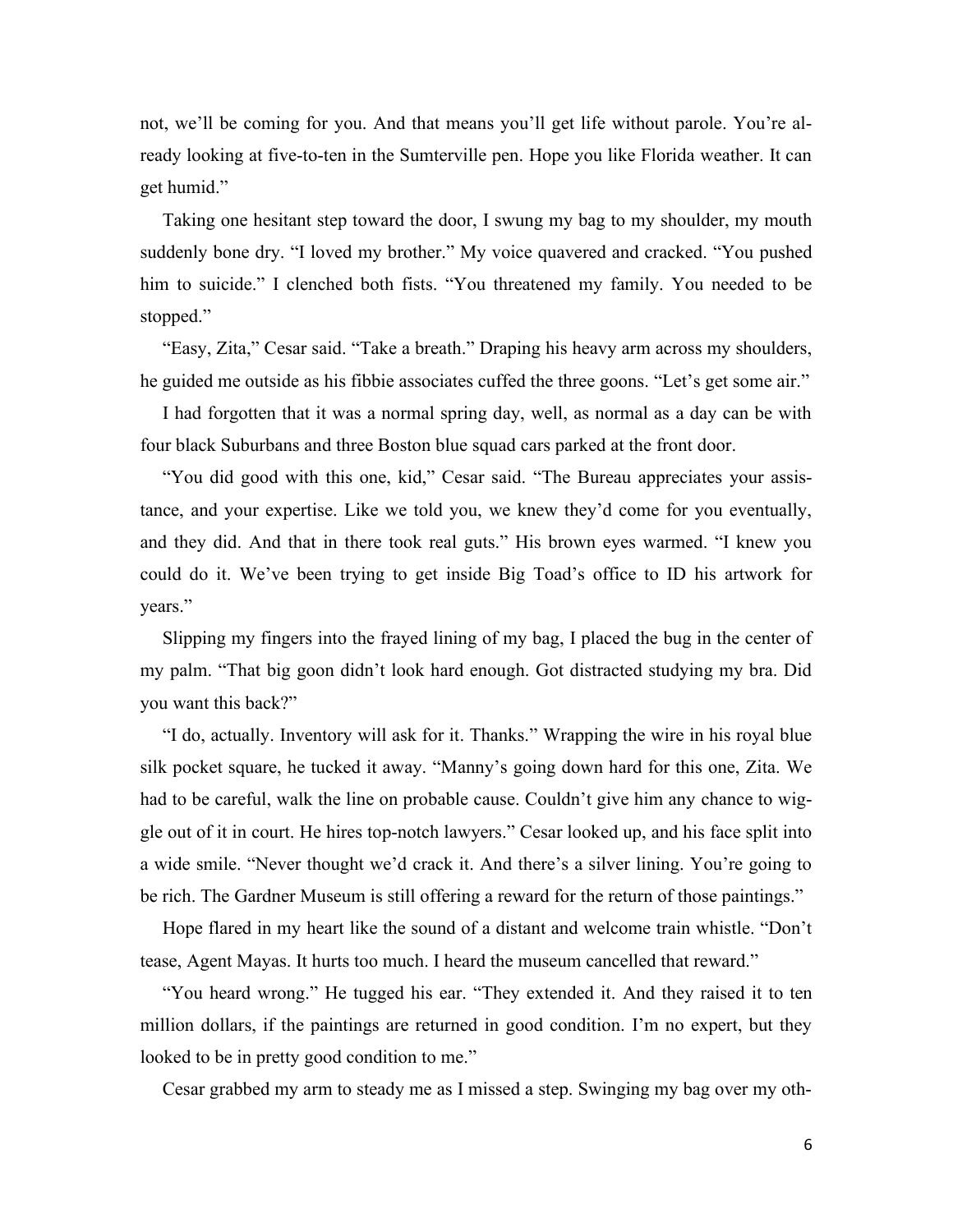er shoulder for balance, I clutched the iron railing with both hands. "Ten million dollars? And the money is mine?"

"It's all yours." He laughed easily. "See? Crime does pay." He studied me carefully for a moment. "I didn't want to mention it before in case you got flustered. Someone from the Bureau will be in touch to make sure you get it. I'm sure you'll be hearing from the tax guy, too." He glanced reflexively up and down the shaded street. "Need a lift back to town?"

"No, I'm good." I tapped my iPhone. "I've Uber'd a ride. Two-minute warning. He's on his way."

"Alright then." Cesar's forehead puckered. "You be careful out there, Zita. And don't worry about what Manny threatened. He's blowing smoke. They'll close his book and leave your family alone. They've got bigger fish to fry." He scratched his chin. "You've got my number, though, right? Promise you'll call me if you need to, okay?"

"I will." I felt genuine and humble gratitude welling up from my soul. "Thank you, Agent Mayas, for all that you've done for me, and my family. This means a lot to us, to get this cleared up. To clear my brother's name. To clear his memory."

"It wasn't for revenge though, right? It's done. We don't want to make any more trouble."

"No." I gave it some thought. "It's done. It was more like…justice."

"Good. I can live with justice. Here comes your ride."

A dinged-up, rusted-out beater Sonata puttered through the security gate, rolling up the driveway and navigating around the obstacle parked cars. Just like any gentleman would, Cesar opened the rear door and I slid in. He shut the door firmly and I waved the nice FBI special agent goodbye. "221 Buswell Street, Kenmore Square."

"Like I don't know that." A pair of hazel eyes studied me in the rearview mirror, identical to mine. His new spiky blonde haircut still shocked me. "So, Double Z? How'd it go?"

"You're a free man, Stefan. They bought it. They all think you're dead."

Spinning the steering wheel with the heel of his right hand, we returned to the street. "You're the best, Zee. Truly. I owe you big."

"True. But you were right." I dug through my bag to check on things. "Manny had that